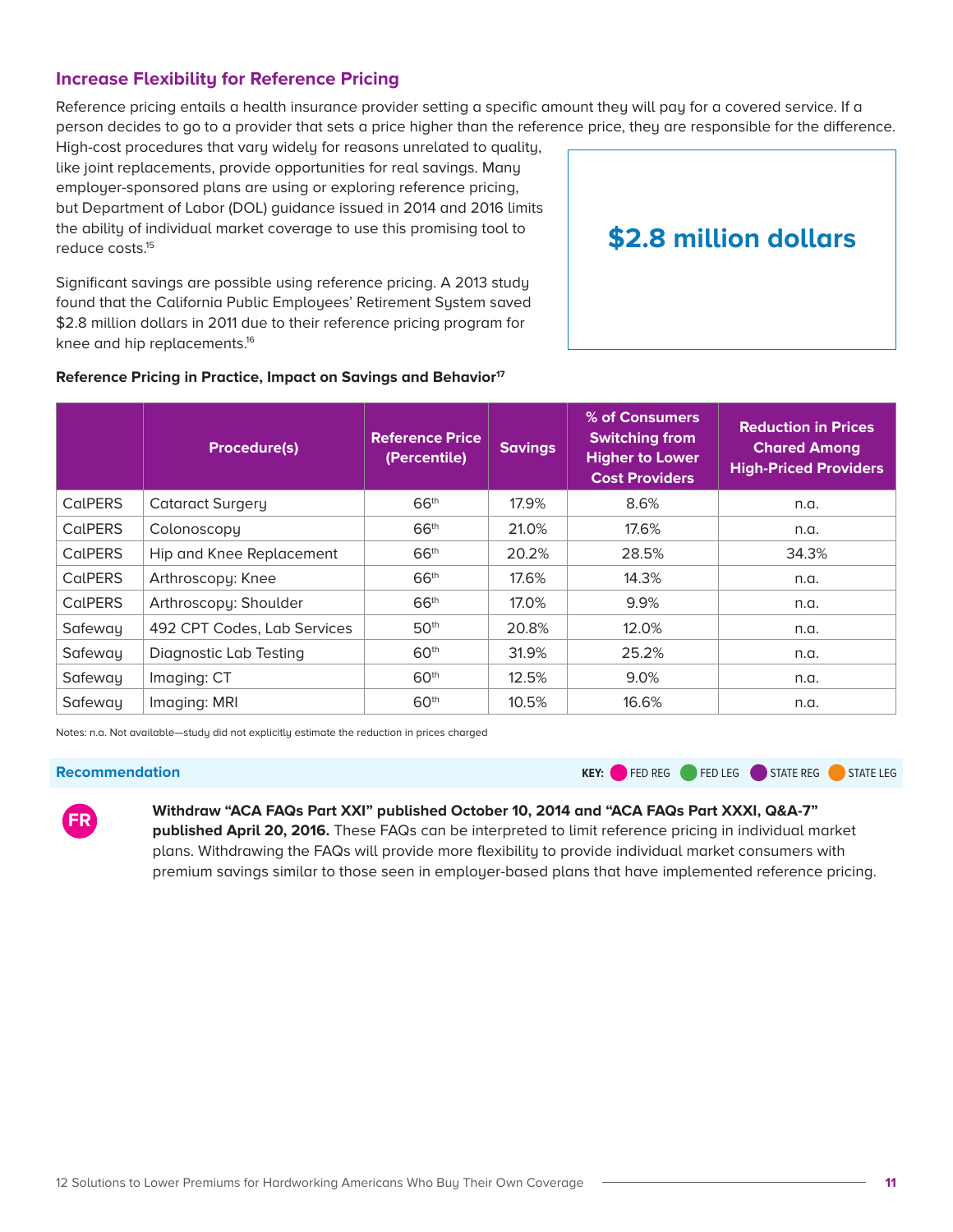#### **Stabilizing Premiums Through Reinsurance Programs**

The "State Health Care Premium Reduction Act" (H.R. 1425) would provide \$10 billion annually to support state reinsurance programs and other approaches to making health care more affordable for individuals enrolled in qualified health plans. AHIP strongly supports this legislation, consistent with our past support for federal funding of state-based initiatives to stabilize insurance markets. 1

State-based reinsurance programs are an effective, proven way to stabilize premiums in the individual health insurance market. Building on our experience in the states, a federally-funded reinsurance program would offset some of the costs of patients who have the most complex health conditions and need the most care. In the last three years, several states have adopted reinsurance arrangements through the use of Section 1332 state innovation waivers with notable success in reducing premiums.

Enacting measures like these can help significantly lower premiums for millions of individuals who rely on the individual market to access care, as long as they are adequately funded and designed to ensure that consumers in all states benefit. This approach also can reduce federal spending on premium tax credits.

### **Promoting Enrollment in Health Coverage Through Navigators**

 $\overline{a}$ 

The "Expand Navigators' Resources for Outreach, Learning, and Longevity Act" (H.R. 1386) would provide \$100 million annually for the Navigator Program to support outreach and education activities focusing on the annual open enrollment period for the Affordable Care Act (ACA) Exchanges. AHIP supports this legislation, consistent with our past support for these activities.

Our members believe it is important for the federal government to devote adequate resources to marketing, outreach, and education before and during open enrollment to help consumers understand their coverage options and encourage broad market participation. Moreover, even with improved availability and functionality of online tools to help consumers, the process of

<sup>&</sup>lt;sup>1</sup> Similar proposals AHIP supported in the 115th Congress include the Patient and State Stability Fund that was approved by the House in May 2017 as part of the American Health Care Act, and a bipartisan Senate proposal announced in October 2017 that would have given states more funding flexibility to establish reinsurance, high risk pools, invisible high-risk pools, insurance stability funds, and other programs.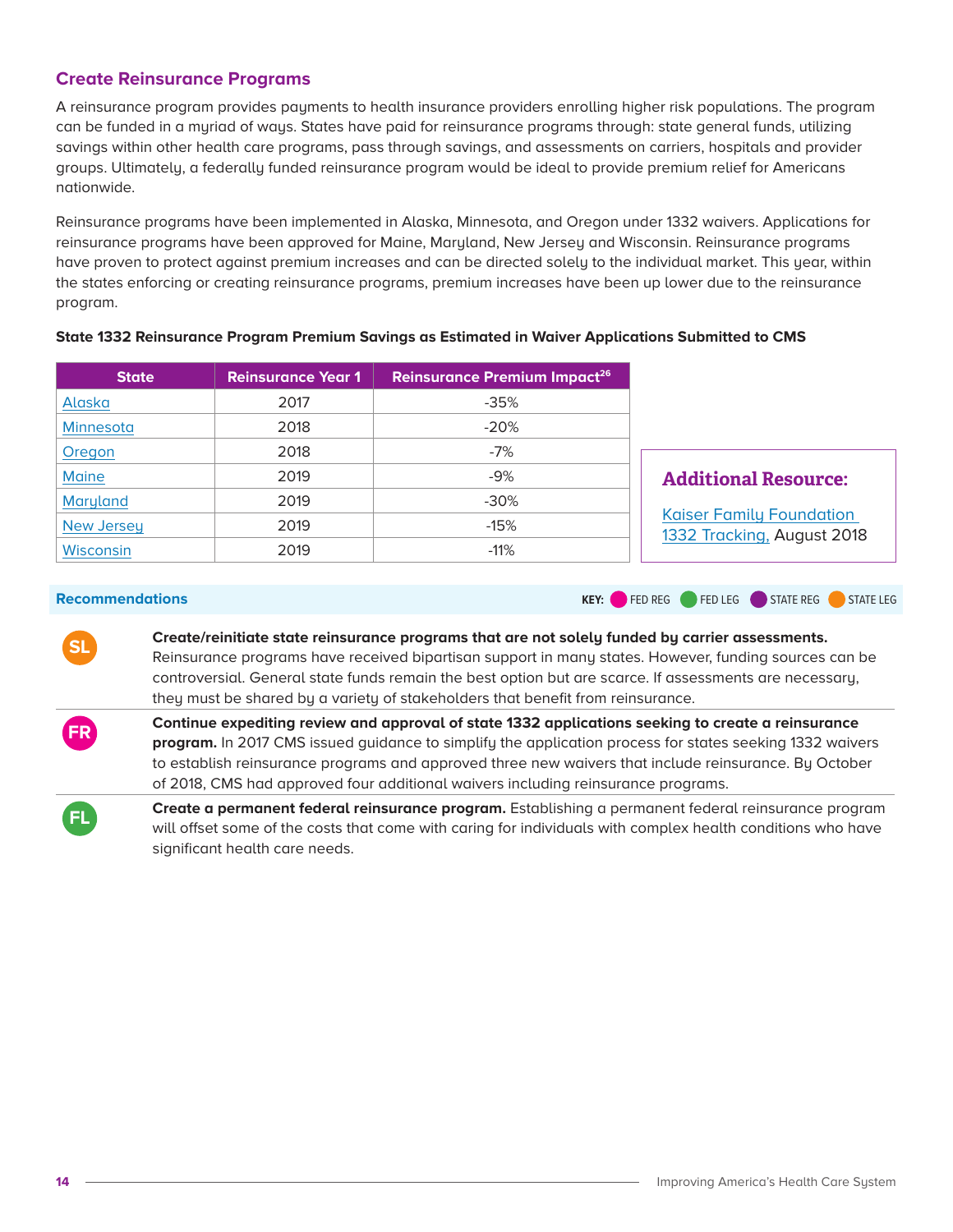choosing and enrolling in coverage along with understanding eligibility for different programs and federal assistance can still be complicated. Marketing, outreach, and education activities help reduce the number of uninsured Americans by ensuring that consumers are aware of the products available to them and the timing of the annual open enrollment period including the enrollment deadline. In addition, by encouraging continuous coverage and promoting enrollment of a broad mix of both healthy and less healthy individuals, these activities help to stabilize the risk pool and promote more affordable premiums.

### **Allowing Additional States to Administer Their Own Exchanges**

The "State Allowance for a Variety of Exchanges Act" (H.R. 1385) would provide \$200 million to support the planning and establishment of state-based Health Insurance Exchanges in states that currently are participating in the federally-facilitated Exchange. AHIP also supports this legislation.

In 2019, 11 states and the District of Columbia are offering ACA coverage options through their own state-based Exchanges. The other 39 states are using the federally-facilitated Exchange. Both approaches are currently working well for millions of Americans. However, to the extent that additional states may wish to transition to state-based Exchanges, we agree that federal funding should be available to support this transition. In states that want to administer their own marketplaces, such funding would help state officials provide a shopping experience that is tailored to meet the specific needs and circumstances of their residents.

## **Ensuring Affordable, Comprehensive Health Coverage for All Americans**

In addition to the bills that are on today's hearing agenda, we believe additional steps are needed to make health care more affordable for people who buy coverage in the individual market. Nearly 15 million Americans purchase their health coverage through the individual market—but without support from an employer contribution or if the individual's income is too high to qualify for premium tax credit assistance, costs can pose a significant challenge to obtaining coverage.

To address this concern, AHIP released a report<sup>2</sup> in November 2018 outlining 12 recommendations that can be implemented, by policymakers at both the state and federal levels,

 $\overline{a}$ <sup>2</sup> <https://www.ahip.org/12-solutions-to-lower-premiums-for-hardworking-americans-who-buy-their-own-coverage/>